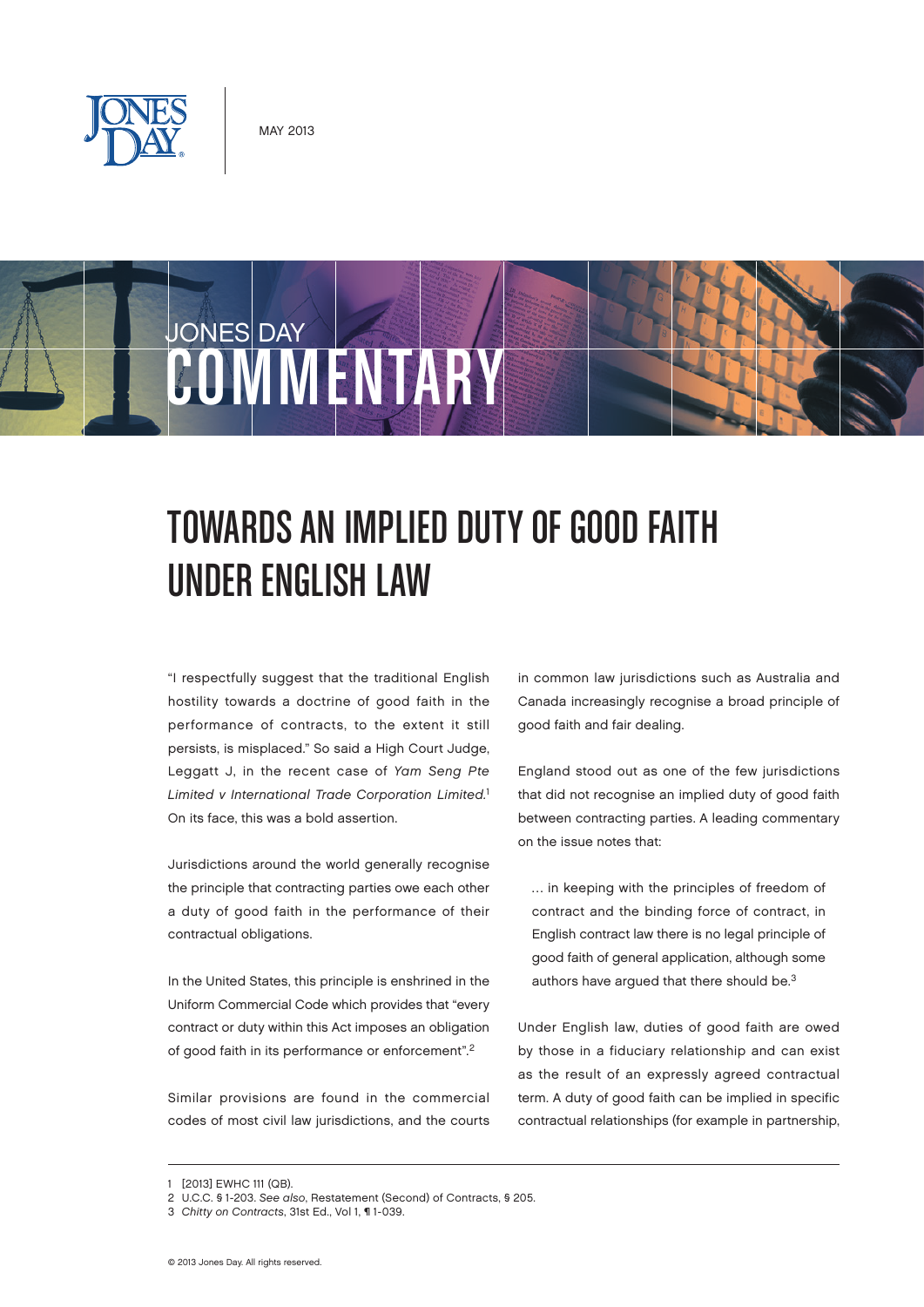agency, employment or insurance contracts) but, as a general rule, the English courts would not imply a duty of good faith into a commercial contract.

That position appears to be changing.

For a long time, commentators have suggested that a general duty of good faith would be introduced into English law as a result of efforts to standardise contract law within the European Union. Such a duty is already recognised in most EU Member States' systems of law, and the implementation of EU legislation has resulted in the concept of good faith being applied for various purposes in relation to specific kinds of contract.<sup>4</sup> The further extension of the principle is widely anticipated. By way of example, the proposed Common European Sales Law provides that "Each party has a duty to act in accordance with good faith and fair dealing".5

Change may have come sooner than expected and from an unexpected quarter. In the recent Yam Seng decision, Leggatt J found that a duty of good faith could be implied into contracts as a matter of English law. Indeed, the judge's reasoning suggests that such a duty should be implied into many if not all commercial contracts.

#### Yam Seng v International Trade **CORPORATION**

The case related to a distribution agreement for Manchester United branded fragrances, deodorants and other toiletries pursuant to which ITC granted certain distribution rights to Yam Seng, primarily in relation to 42 duty-free centres across Asia. Following a breakdown in the relationship, Yam Seng terminated the agreement and brought breach of contract and misrepresentation claims in the English High Court.

Yam Seng claimed, amongst other things, that ITC had breached an implied term that the parties would deal with

each other in good faith. Yam Seng claimed that ITC had done so, first, by providing Yam Seng with false information on which ITC knew Yam Seng would rely in marketing the products and, second, by authorising sales by third parties in the domestic markets of territories covered by the distribution agreement at a lower retail price than the agreed duty-free retail price.

Following a detailed analysis of the authorities, the judge held that a contractual duty of good faith could be implied and that the content of the duty to perform a contract in good faith is dependent on context. He also held that, in the context of the distribution agreement, it was clearly implied, first, that ITC would not knowingly provide false information on which Yam Seng was likely to rely and, second, that ITC would not authorise sales in the domestic market that undercut the agreed duty-free retail prices.<sup>6</sup>

The judge found that ITC had not in fact authorised undercutting of the duty-free prices but that ITC was in breach of "the implied duty of honesty". As a result of this and certain other breaches identified by the judge, Yam Seng had been entitled to terminate the distribution agreement and was entitled to claim damages. The judge also found that Yam Seng was entitled to damages for misrepresentation on the basis that ITC had induced Yam Seng to enter into the distribution agreement by making certain false representations as to the rights then owned by ITC.

#### Leggatt J's Reasoning

The judge's reasoning, on the issue of good faith, was straightforward.

The judge began by implying a contractual obligation of honesty, stating that "[a]s a matter of construction it is hard to envisage any contract which would not reasonably be understood as requiring honesty in its performance" and noting that such a requirement meets the traditional tests for the implication of a term in that (i) it is so obvious that it

<sup>4</sup> See, for example, the requirement of good faith in the test of unfair terms under the Unfair Terms in Consumer Contracts Regulations SI 1999/2083, implementing EU Directive 93/13/EC.

<sup>5</sup> Proposal for a Regulation of the European Parliament and of the Council on a Common European Sales Law, Com (2011) 635 final, Annex 1, CESL Proposal, Annex I, art. 2(1) CESL. The Proposal also makes specific reference to the good faith principle in provisions relating to, amongst other things, contractual interpretation, implied terms, mistake and fraud.

<sup>6</sup> The judge does not appear to have considered the question of whether such an implied term would have been lawful under any applicable competition laws (i.e., under the competition laws applicable in the domestic markets of the territories covered by the distribution agreement). In many jurisdictions, including EU Member States, such a provision might have been considered to be an unlawful resale price maintenance agreement.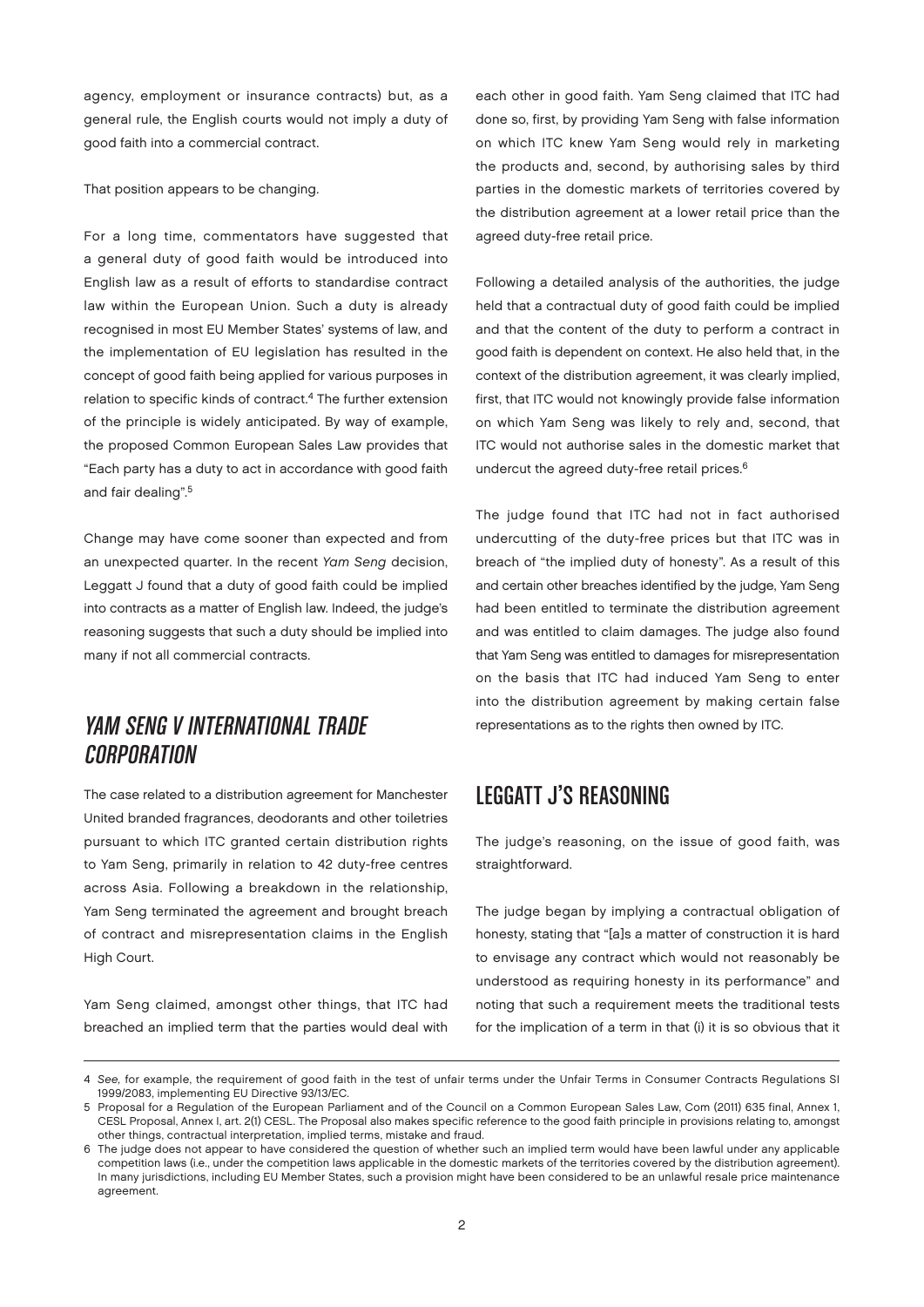goes without saying and (ii) it is necessary to give business efficacy to commercial transactions.

The judge extended this implied term to include an obligation to comply with "other standards of commercial dealing which are so generally accepted that the contracting parties could reasonably be understood to take them as read without explicitly stating them in their contractual document". The judge noted that the observance of such standards (for example not engaging in business conduct that was "improper", "commercially unacceptable" or "unconscionable") is a key aspect of good faith.

The judge then explained that another aspect of good faith that can readily be implied into commercial contracts applying the traditional tests "is what may be described as fidelity to the parties' bargain". In this respect, the judge noted that contracts can never expressly provide for every event that might happen and that, in circumstances not specifically provided for, contractual language must, in accordance with well-established principles, be given a reasonable construction which promotes the values and purposes expressed or implicit in the contract.

The judge concluded by noting that "[t]he two aspects of good faith which I have identified [honesty and fidelity to bargain] are consistent with the way in which express contractual duties of good faith have been interpreted in several recent cases". By applying the traditional tests for the implication of a term, the judge had reached the same position as if a contractual duty of good faith had been expressly included in the distribution agreement.

The judge clearly had at the front of his mind what are sometimes described as "relational" contracts. The judge noted that relational contracts may require a high degree of communication, cooperation and predictable performance based on mutual trust and confidence and may involve expectations of loyalty which are not legislated for in the express terms of the contract, but which are implicit in the parties' understanding and necessary to give business efficacy to the arrangements. The contract before the court was a distribution agreement, but the principle could apply in many other contractual arrangements which go beyond a simple exchange of obligations: joint ventures, outsourcing

contracts, financing agreements, bank loans and swap contracts, to name a few.

The judge considered that he was recognising the existence in English law of an implied duty of good faith and fair dealing which was neither novel nor foreign. The term may be implied not as a matter of law but as a matter of fact, meaning that it is based on the presumed intentions of the parties. It is thus a question of construction of the contract and decided on a case-by-case basis.

#### But what does it mean?

A critical issue is what, precisely, is required by an implied contractual duty of good faith. What does it mean? Some assistance is given by case law regarding express terms to the same effect.

In Berkeley Community Villages Ltd v Pullen, Morgan J held that an express term requiring the parties to act with the utmost good faith towards one another imposed an obligation:

… to observe reasonable commercial standards of fair dealing in accordance with their actions which related to the Agreement and also requiring faithfulness to the agreed common purpose and consistency with the justified expectations of the [other party].<sup>7</sup>

That approach was followed in CPC Group Ltd v Qatari Diar Real Estate Investment Co, where Vos J held that:

… the obligation of utmost good faith in the [contract] was to adhere to the spirit of the contract […] and to observe reasonable commercial standards of fair dealing, and to be faithful to the agreed common purpose, and to act consistently with the justified expectations of the parties.<sup>8</sup>

In the Yam Seng case, the judge held that what good faith requires is "sensitive to context" but that it certainly includes "the core value of honesty". The judge described the test of good faith as an objective test: whether, in the particular context, the conduct would be regarded as commercially unacceptable by reasonable and honest people.

<sup>7</sup> [2007] EWHC 1330 (Ch) at [97].

<sup>8</sup> [2010] EWHC 1535 (Ch) at [246].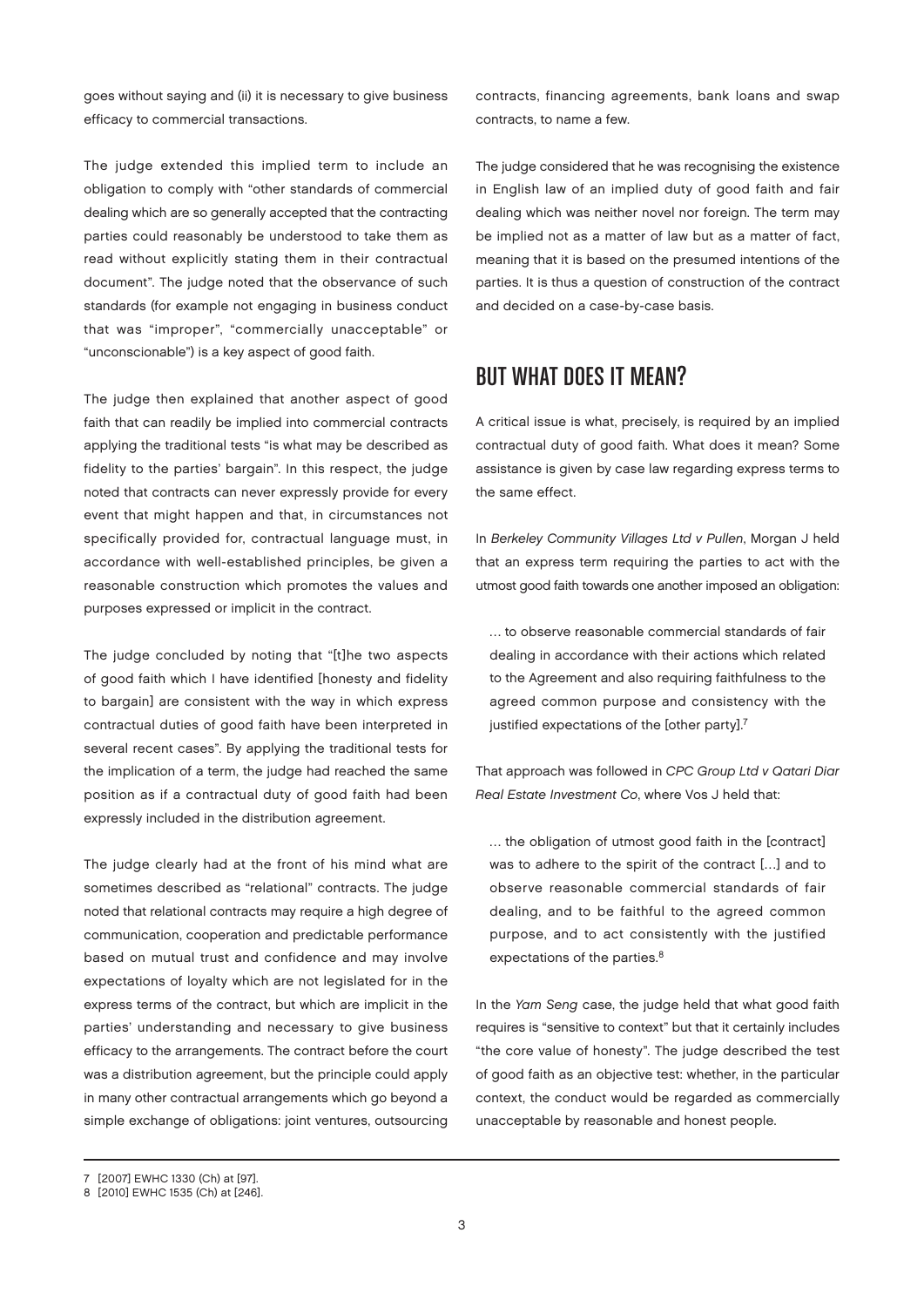The judge's core value of honesty poses difficult questions of scope. The judge indicated that the duty of honesty extends beyond a duty not knowingly to make untrue statements and suggested that "depending on the context" it might be dishonest to avoid answering a question, to give an evasive answer or even to fail to correct an answer which was incorrectly thought to be true at the time or which, whilst true at the time, has since become false. The judge even raised the question of whether the duty of honesty created a positive obligation to volunteer information relevant to the performance of the contract but held that, on the facts before him, it was unnecessary for him to decide.

#### COURT OF APPFAL APPROVAL?

Less than a month after it was handed down, Leggatt J's decision in Yam Seng was referred to in the Court of Appeal decision in Mid Essex Hospital Services NHS Trust v Compass Group UK and Ireland Ltd. 9 While the Court of Appeal did not overturn the decision, their apparent approval of the decision should be treated with caution.

The Mid Essex case related to a substantial commercial contract for the provision of outsourced catering and cleaning services to two hospitals operated by a National Health Service Trust. Both parties argued that the other was in breach of its obligations under the contract.

The contract in the Mid Essex case included an express obligation of good faith, but the Trust argued that this duty was limited to certain specified matters. Compass argued that, particularly in light of the Yam Seng decision, the express clause should be given a wide interpretation and/ or that a wider duty of good faith should be implied. The Court of Appeal found in favour of the Trust, holding that, on the facts of the case, the express provision was limited to the specified matters and that no general obligation of good faith arose.

Two of the Lords Justice referred to the Yam Seng decision in their rulings. The first, Lord Justice Jackson, referred only to the section of Leggatt J's decision that addressed the historical position under English law, stating in this regard that:

I start by reminding myself that there is no general doctrine of "good faith" in English contract law, although a duty of good faith is implied by law as an incident of certain categories of contract [...] If the parties wish to impose such a duty they must do so expressly.

This statement is at odds with the conclusion reached in Yam Seng that such a duty may be imposed implicitly rather than expressly.

Lord Justice Beatson focussed on Leggatt J's discussion of the content of a duty of good faith, considering that this was also relevant to the interpretation of the express obligation to act in good faith under the contract in question. Beatson LJ concluded that the express contractual duty of good faith should not be broadened and he did not imply a more general duty of good faith into the contract.

Thus, while the Court of Appeal cited Yam Seng, the Court of Appeal did not base its decision on the principles stated in Yam Seng. Whether Leggatt J's decision will be followed in the future remains unclear.

### Conclusion

Anyone involved in long-term contractual relationships, including distribution agreements, joint ventures, outsourcing agreements and financing agreements, would be well advised to take note of the Yam Seng judgment and the likelihood that in future disputes relating to the performance of contracts, a duty of good faith and fair dealing may very well be an issue, at least until it is settled by the appeal courts or European legislators.

<sup>9</sup> [2013] EWCA Civ 200.